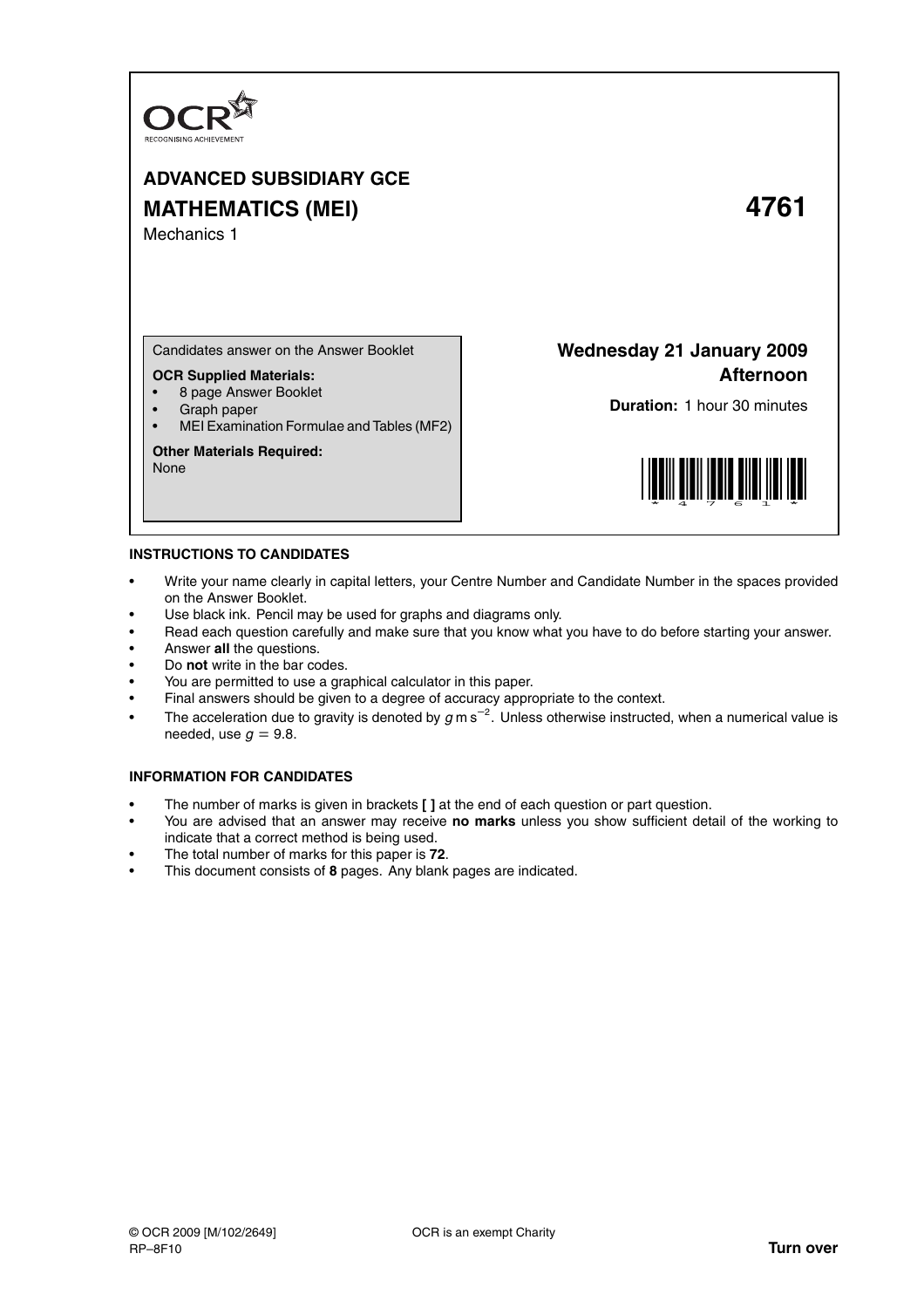### **Section A** (36 marks)

**1** A particle is travelling in a straight line. Its velocity *v*m s<sup>−</sup><sup>1</sup> at time *t* seconds is given by

 $v = 6 + 4t$  for  $0 \le t \le 5$ .

- **(i)** Write down the initial velocity of the particle and find the acceleration for  $0 \le t \le 5$ . [2]
- (ii) Write down the velocity of the particle when  $t = 5$ . Find the distance travelled in the first 5 seconds. **[3]**

For  $5 \le t \le 15$ , the acceleration of the particle is  $3 \text{ m s}^{-2}$ .

- **(iii)** Find the total distance travelled by the particle during the 15 seconds. **[3]**
- **2** Fig. 2 shows an acceleration-time graph modelling the motion of a particle.



**Fig. 2**

At  $t = 0$  the particle has a velocity of 6 m s<sup>-1</sup> in the positive direction.

- **(i)** Find the velocity of the particle when  $t = 2$ . [2]
- (ii) At what time is the particle travelling in the negative direction with a speed of  $6 \text{ m s}^{-1}$ ? ? **[2]**
- **3** The resultant of the force  $\begin{pmatrix} -4 \\ 8 \end{pmatrix}$  $\binom{1}{8}$  N and the force **F** gives an object of mass 6 kg an acceleration of  $\binom{2}{3}$  $\binom{2}{3}$  m s<sup>-2</sup>.
	- **(i)** Calculate **F**. **[4]**
	- (ii) Calculate the angle between **F** and the vector  $\begin{pmatrix} 0 \\ 1 \end{pmatrix}$ 1 . **[2]**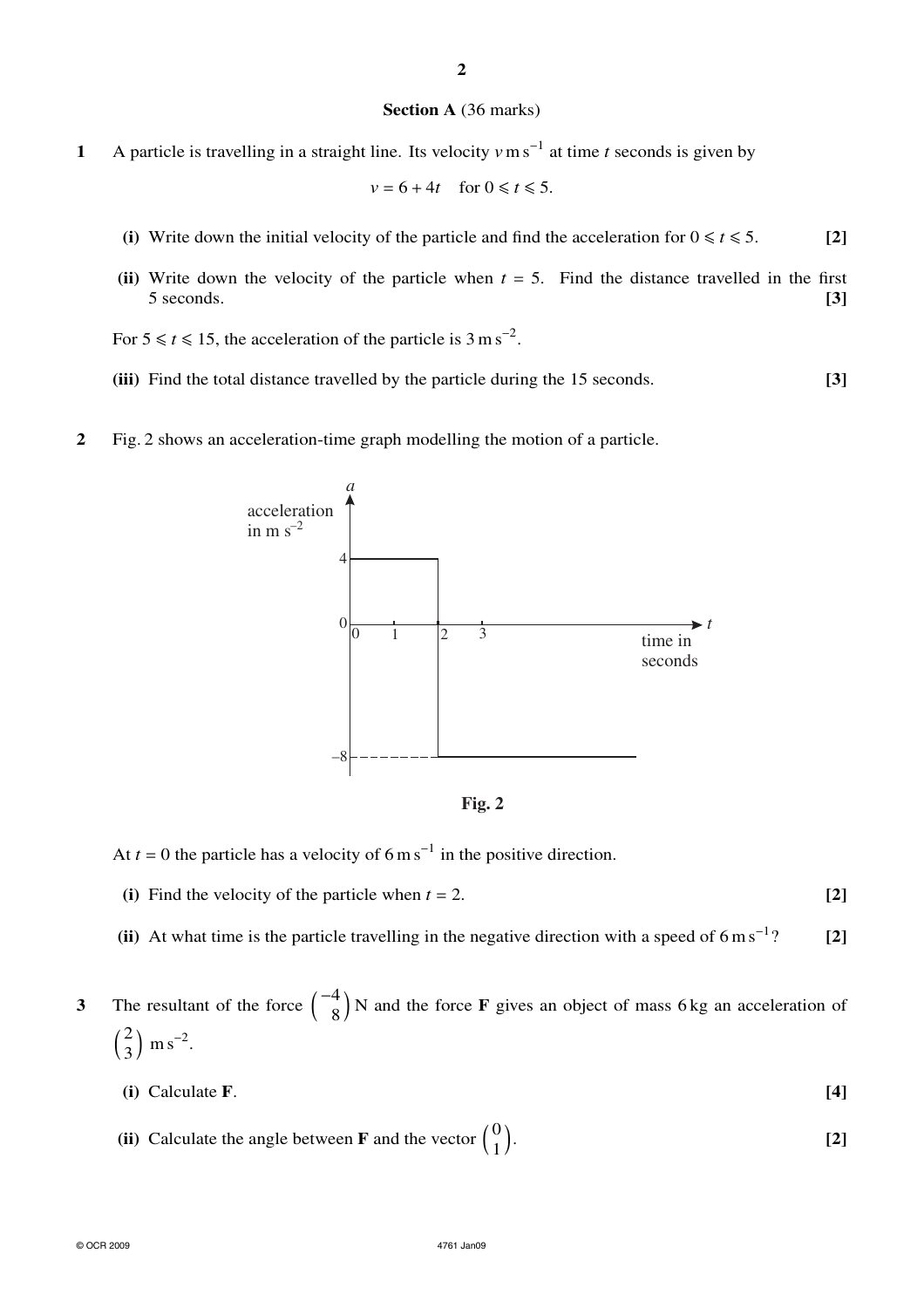**4** Sandy is throwing a stone at a plum tree. The stone is thrown from a point O at a speed of  $35 \text{ m s}^{-1}$  at an angle of  $\alpha$  to the horizontal, where  $\cos \alpha = 0.96$ . You are *given* that, *t* seconds after being thrown, the stone is  $(9.8t - 4.9t^2)$  m higher than O.

When descending, the stone hits a plum which is 3.675 m higher than O. Air resistance should be neglected.

Calculate the horizontal distance of the plum from O. **[6]**

**5** A man of mass 75 kg is standing in a lift. He is holding a parcel of mass 5 kg by means of a light inextensible string, as shown in Fig. 5. The tension in the string is 55 N.



**Fig. 5**

- **(i)** Find the upward acceleration. **[3]**
- **(ii)** Find the reaction on the man of the lift floor. **[2]**
- **6** Small stones A and B are initially in the positions shown in Fig. 6 with B a height *H* m directly above A.



**Fig. 6**

At the instant when B is released from rest, A is projected vertically upwards with a speed of 29.4 m s<sup>-1</sup>. Air resistance may be neglected.

The stones collide *T* seconds after they begin to move. At this instant they have the same speed,  $V \text{ m s}^{-1}$ , and A is still rising.

By considering when the speed of A upwards is the same as the speed of B downwards, or otherwise, show that  $T = 1.5$  and find the values of *V* and *H*. [7]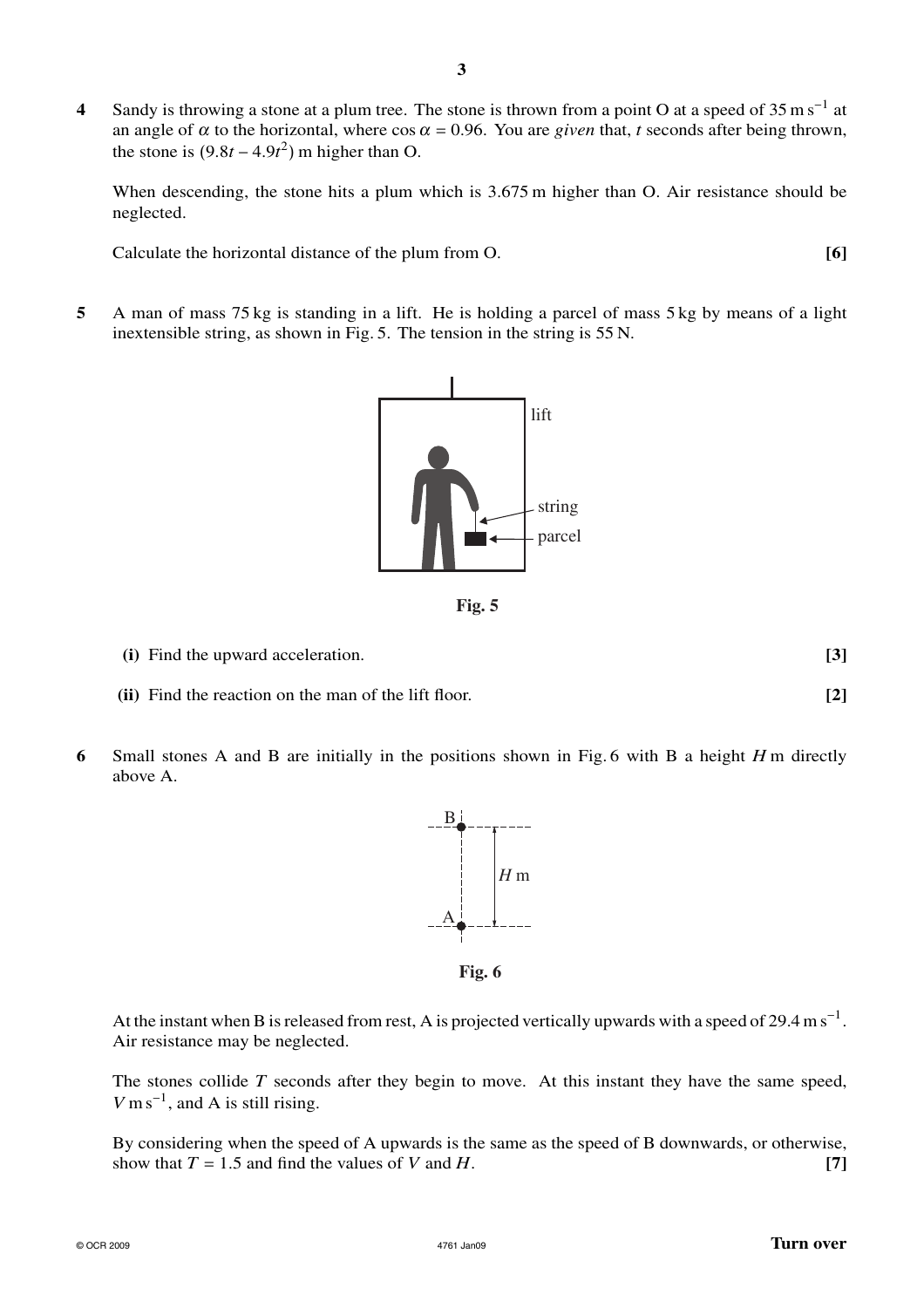## **Section B** (36 marks)

**7** An explorer is trying to pull a loaded sledge of total mass 100 kg along horizontal ground using a light rope. The only resistance to motion of the sledge is from friction between it and the ground.



**Fig. 7**

Initially she pulls with a force of 121 N on the rope inclined at 34 $^{\circ}$  to the horizontal, as shown in Fig. 7, but the sledge does not move.

**(i)** Draw a diagram showing all the forces acting on the sledge.

Show that the frictional force between the ground and the sledge is 100 N, correct to 3 significant figures.

Calculate the normal reaction of the ground on the sledge. **[7]**

The sledge is given a small push to set it moving at  $0.5 \text{ m s}^{-1}$ . The explorer continues to pull on the rope with the same force and the same angle as before. The frictional force is also unchanged.

| (ii) Describe the subsequent motion of the sledge. |  |
|----------------------------------------------------|--|

The explorer now pulls the rope, still at an angle of 34° to the horizontal, so that the tension in it is 155 N. The frictional force is now 95 N.

**(iii)** Calculate the acceleration of the sledge. **[3]**

In a new situation, there is no rope and the sledge slides down a uniformly rough slope inclined at  $26°$ to the horizontal. The sledge starts from rest and reaches a speed of  $5 \text{ m s}^{-1}$  in 2 seconds.

**(iv)** Calculate the frictional force between the slope and the sledge. **[5]**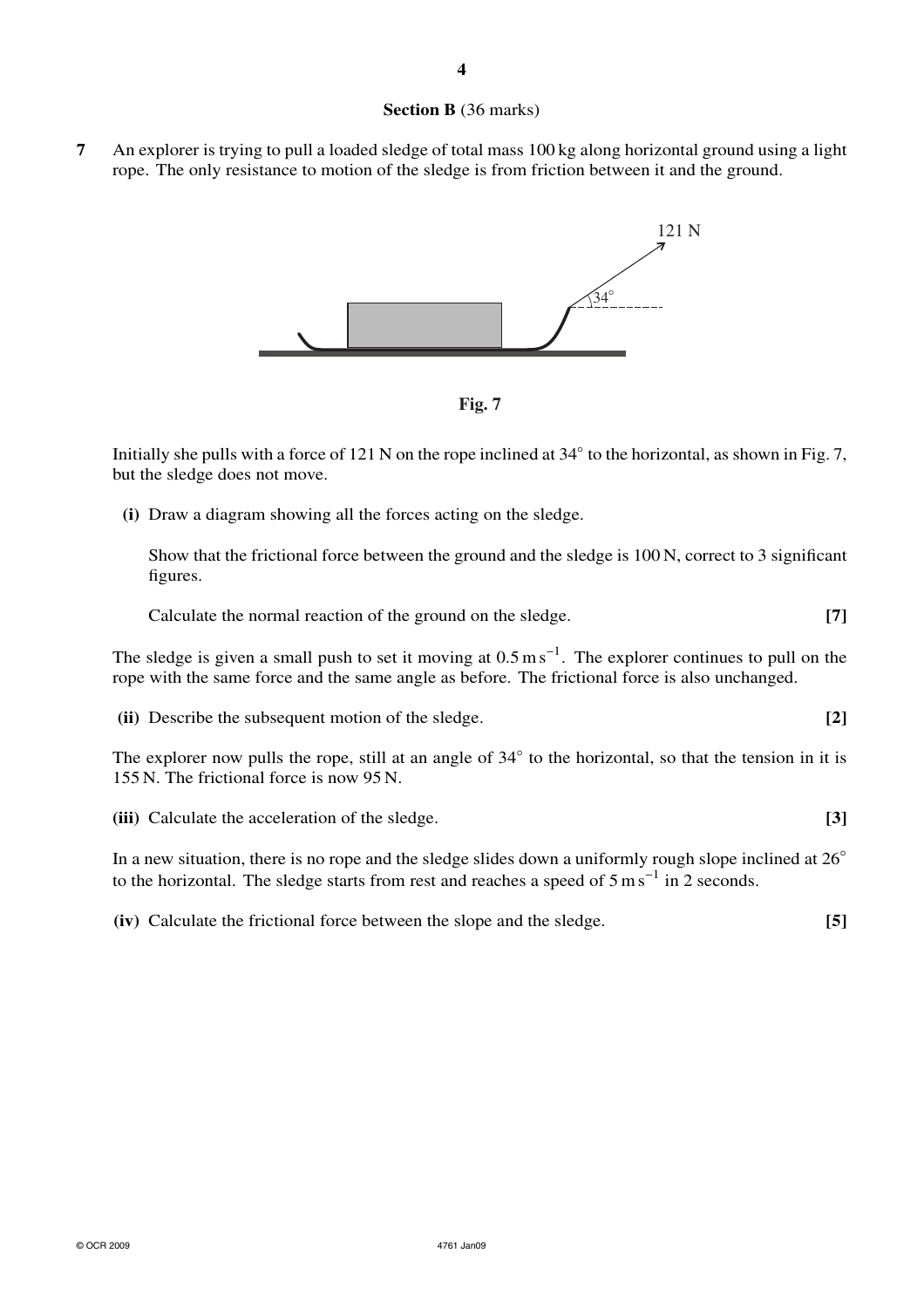**8** A toy boat moves in a horizontal plane with position vector  $\mathbf{r} = x\mathbf{i} + y\mathbf{j}$ , where **i** and **j** are the standard unit vectors east and north respectively. The origin of the position vectors is at O. The displacements *x* and *y* are in metres.

First consider only the motion of the boat parallel to the *x*-axis. For this motion

$$
x=8t-2t^2.
$$

The velocity of the boat in the *x*-direction is  $v_x$  m s<sup>−1</sup>.

(i) Find an expression in terms of  $t$  for  $v_x$  and determine when the boat instantaneously has zero speed in the *x*-direction. **[3]**

Now consider only the motion of the boat parallel to the *y*-axis. For this motion

$$
v_y = (t-2)(3t-2),
$$

where  $v_y$  m s<sup>-1</sup> is the velocity of the boat in the *y*-direction at time *t* seconds.

**(ii)** Given that *y* = 3 when *t* = 1, use integration to show that  $y = t^3 - 4t^2 + 4t + 2$ . [4]

The position vector of the boat is given in terms of *t* by  $\mathbf{r} = (8t - 2t^2)\mathbf{i} + (t^3 - 4t^2 + 4t + 2)\mathbf{j}$ .

- **(iii)** Find the time(s) when the boat is due north of O and also the distance of the boat from O at any such times. **[4]**
- **(iv)** Find the time(s) when the boat is instantaneously at rest. Find the distance of the boat from O at any such times. **[5]**
- (v) Plot a graph of the path of the boat for  $0 \le t \le 2$ . **[3]**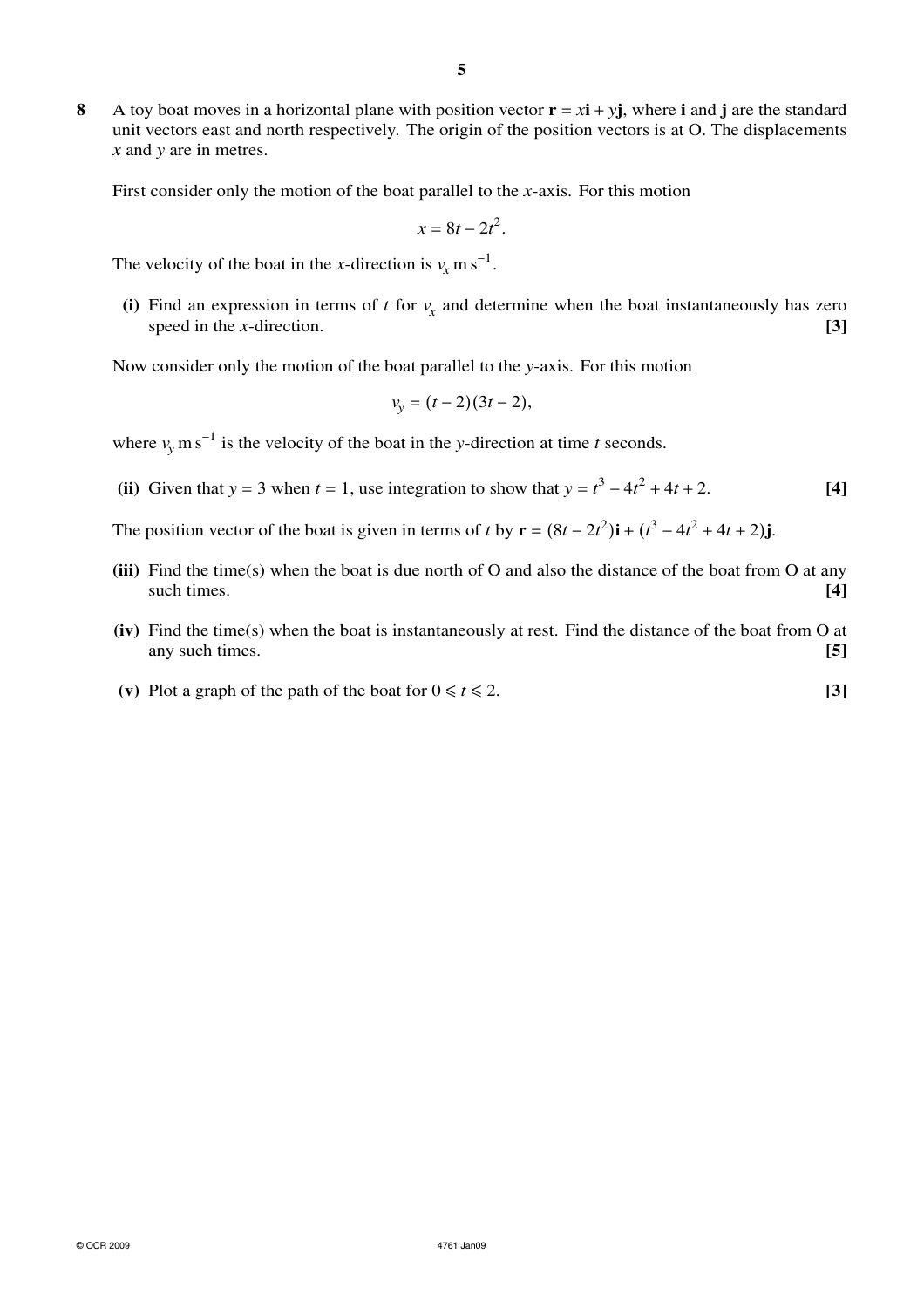## **BLANK PAGE**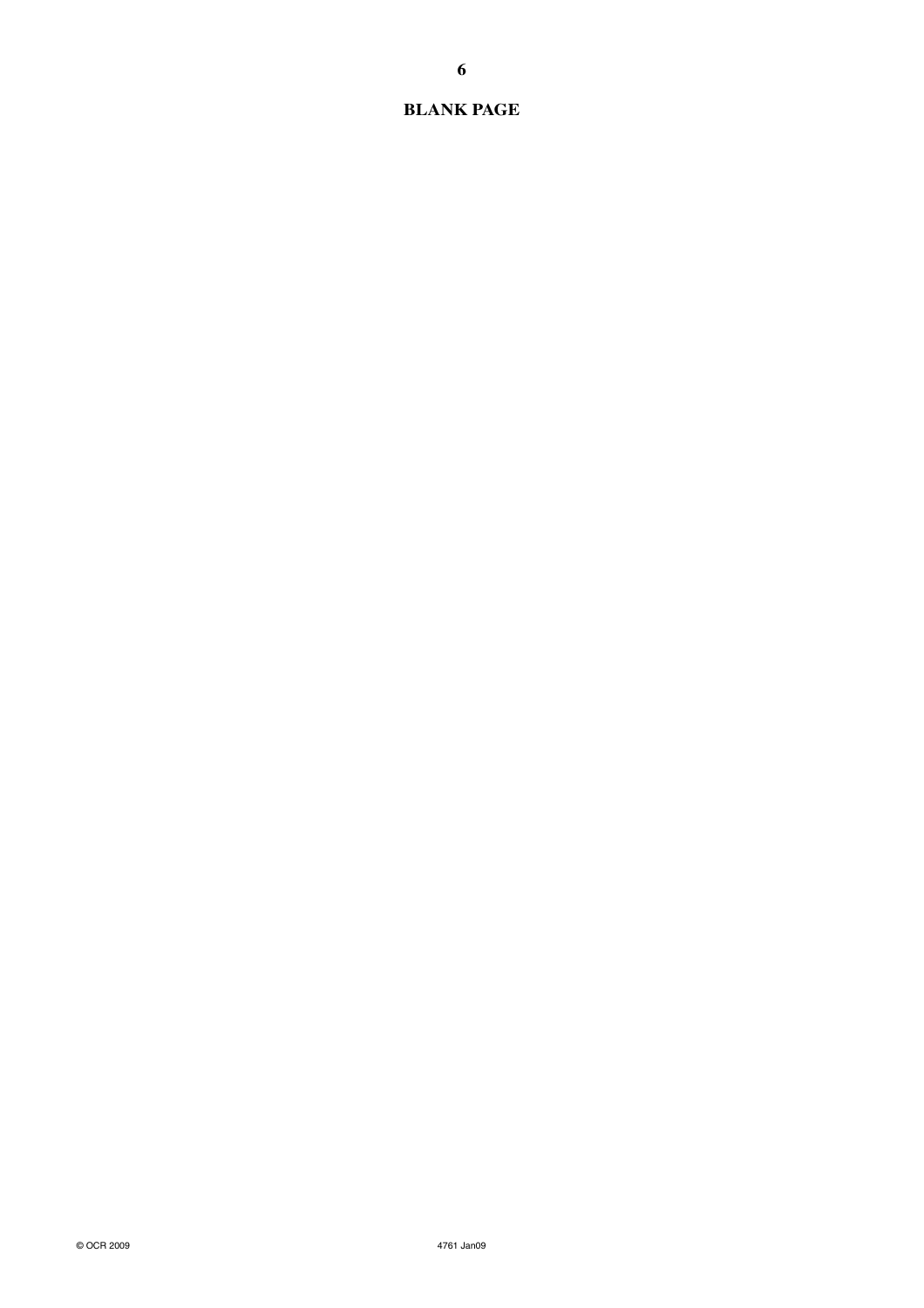## **BLANK PAGE**